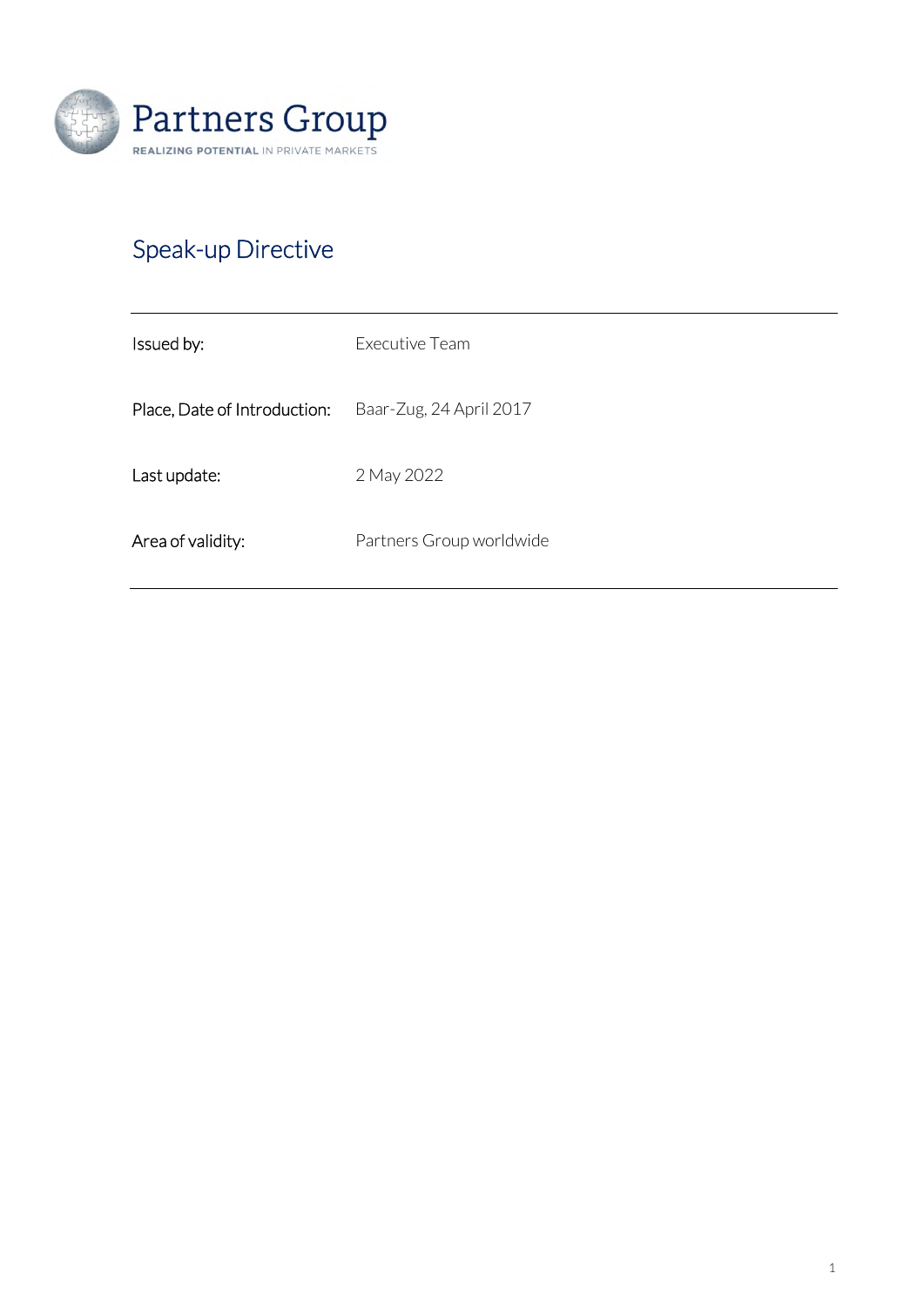

## **Table of contents**

| 1.   |  |  |  |  |
|------|--|--|--|--|
| 2.   |  |  |  |  |
| 3.   |  |  |  |  |
| 4.   |  |  |  |  |
| 4.1. |  |  |  |  |
| 4.2. |  |  |  |  |
| 4.3. |  |  |  |  |
| 5.   |  |  |  |  |
|      |  |  |  |  |
|      |  |  |  |  |
|      |  |  |  |  |
| 6.   |  |  |  |  |
|      |  |  |  |  |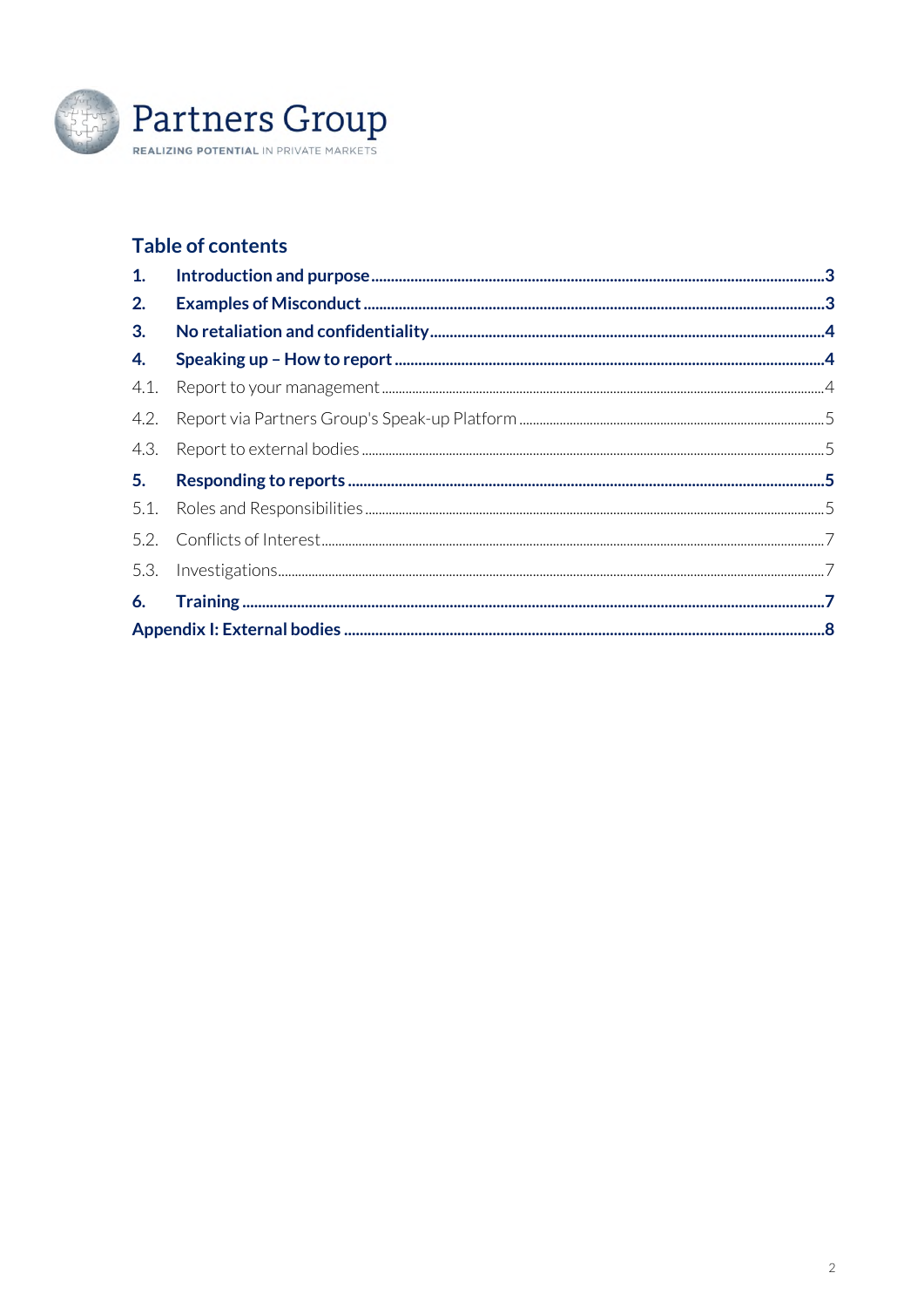

## **1. Introduction and purpose**

Partners Group aims to preserve its high legal, ethical and moral standards and thus fosters a culture of compliance with local laws and ethically sound business conduct. In order to support this purpose, Partners Group expects its employees to speak up if they know of or suspect conduct or occurrences that violate law, regulations, internal instructions, group processes or the Partners Group Charter (Misconduct).

Speaking up contributes to the enhancing of the organization's risk management, internal controls and compliance. Partners Group does not tolerate Misconduct and is committed to prevent and eliminate such Misconduct within its organization. Partners Group will investigate any incident it is made aware of.

The purpose of this Speak-up Directive is to:

- Encourage and enable all employees within Partners Group to speak up and report Misconduct;
- Assist employees to make reports in a confidential manner without fear of retaliation;
- Define roles and responsibilities to respond to reports of misconduct;
- Ensure education of employees to raise and maintain awareness of the Speak-up Directive.

## **2. Examples of Misconduct**

Set out below are some examples of Misconduct. The list is not exhaustive and should be understood as a guide only. Where relevant, the applicable Partners Group instructions apply.

- Human rights violations
- Fraud, bribery and corruption, theft or other crime
- Financial irregularities
- Regulatory breaches
- Insider dealing, market manipulation or unlawful disclosure of inside information
- Breaches or omissions that could lead to a breach of Partners Group instructions or the Partners Group Charter
- Sexual harassment and discrimination, coercion and bullying
- Violations of health and safety regulations
- Falsification of company business and/or financial records
- Expense reimbursement fraud
- Questionable business practices such as miss-selling or non-adherence to marketing rules
- Suppression and elimination of documents
- Failing to disclose an existing or potential conflict of interest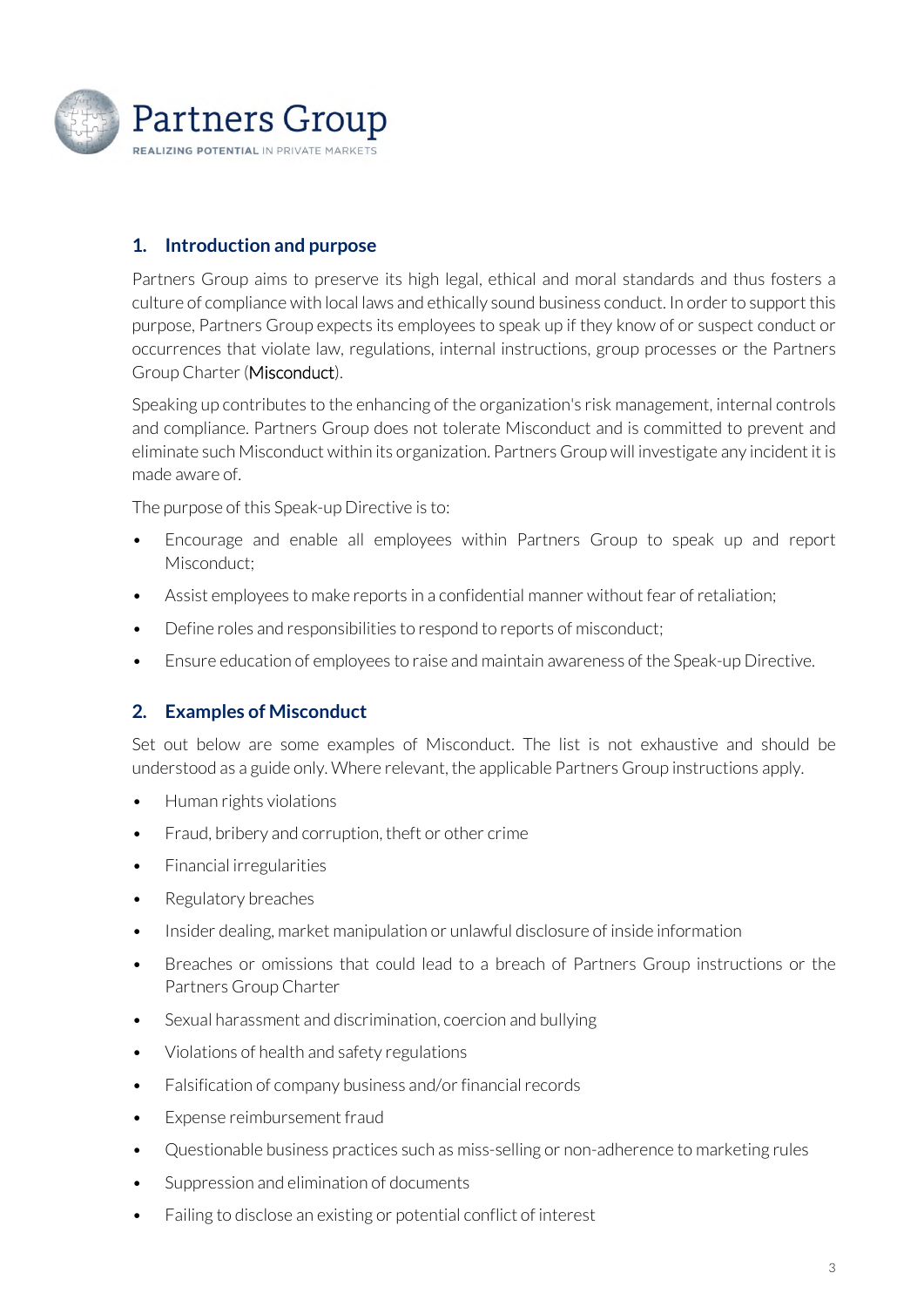

- Failing to disclose information (e.g. "kickback" / "back-hand" schemes / gifts and invitations) where an employee receives or offers an incentive in exchange for offering a third-party Partners Group business or receiving an investment/service from a third-party
- Failure to disclose material information required for an informed investment decision
- Abusing a position of responsibility (e.g. embezzlement)

#### **3. No retaliation and confidentiality**

Partners Group will not tolerate retaliation such as harassment or adverse employment consequence against any employee who reports Misconduct in good faith. Good faith means that a person has a reasonably held belief that the disclosure they have made is true.

Reports can be made anonymously. Investigations will be treated with strict confidentiality to the extent permissible by law. An investigation may not be kept confidential if an investigation triggers disciplinary, legal or regulatory investigations or proceedings.

If an employee is himself/herself implicated in Misconduct and decides to come forward and report this Misconduct, this fact may constitute under certain conditions a mitigating circumstance in any ensuing disciplinary proceedings.

## **4. Speaking up – How to report**

Concerns of Misconduct may be raised verbally or in writing to your line management (section 4.1), via the Partners Group's Speak-up Platform (section 4.2) or for employees of certain offices, externally (section 4.3).

Reports should be as accurate as possible, include full details and, if possible, supporting evidence. Please note that once a report is made, a withdrawal of the report is no longer possible. It is within the sole discretion of Partners Group to start an investigation.

#### **4.1. Report to your management**

Employees are encouraged to share their concerns of Misconduct with someone who can address them properly. This person will usually be an employee's cell leader. If the employee feels uncomfortable reporting to their cell leader, they may report to anyone in the Global Executive Board, Executive Team (ExTeam), the Head of Human Resources, a Global co-Head Compliance, the General Counsel, or make a report via Partners Group's Speak-up Platform.

Cell leaders who receive a report alleging Misconduct must ensure that the report is promptly flagged as a Misconduct report and reported to the Head of Human Resources and the Global Head Compliance or the Head Group Internal Audit according to the responsibilities in section 5.1, who have specific responsibility to respond to and investigate any reported Misconduct as per the roles and responsibilities according to section 5. Oral reports should normally be documented by the cell leader with a written transcription of the discussion. Written communications must be clearly marked "private and confidential".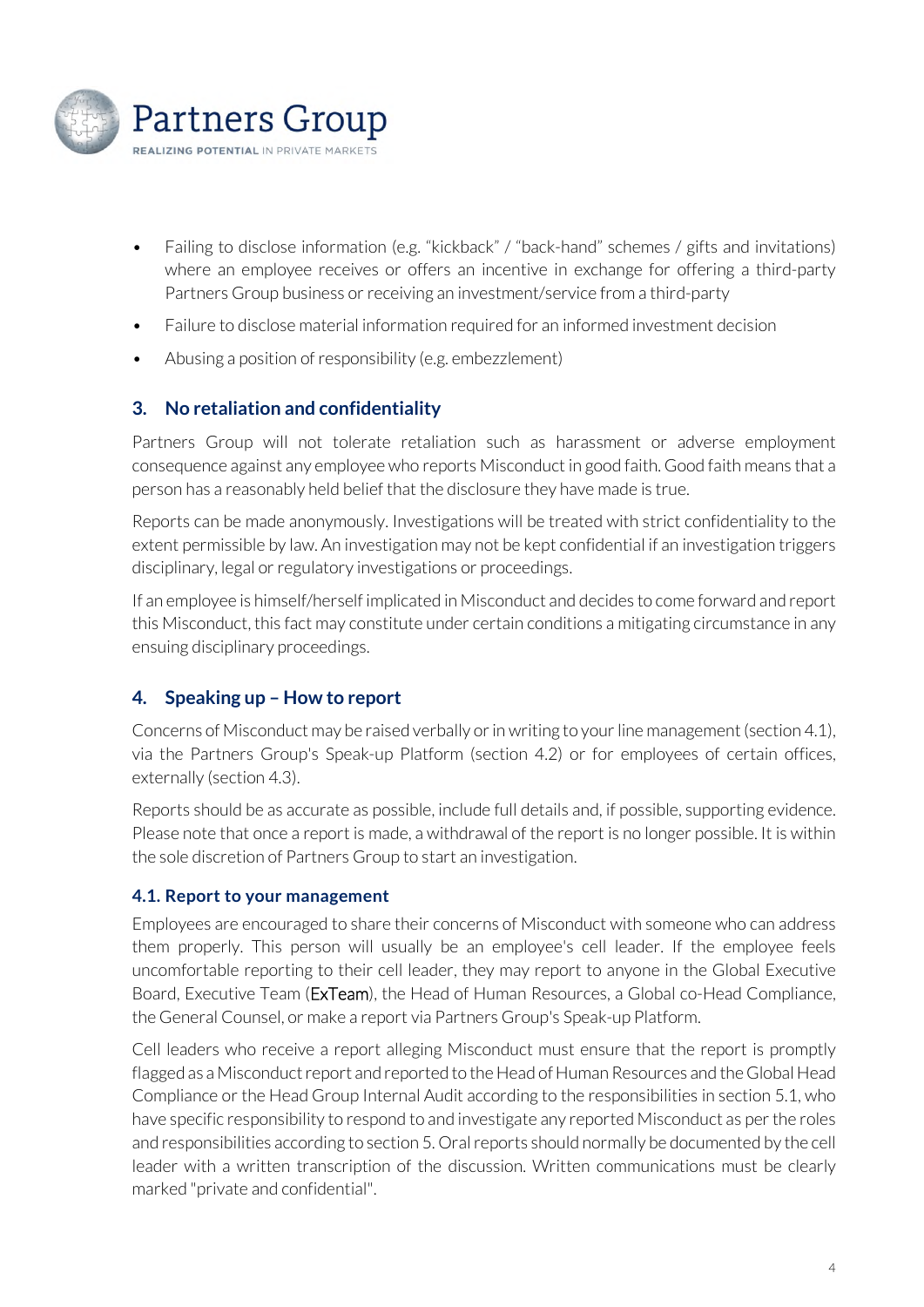

#### **4.2. Report via Partners Group's Speak-up Platform**

Partners Group's Speak-up Platform is a secure web-based solution for internal reporting of Misconduct. The Speak-up Platform is hosted and maintained by a third-party provider which has no access to the content of reports. An employee can send reports and communicate anonymously with Partners Group's case manager (typically the Head of Human Resources, the Global Head Compliance or a delegate) of their report by way of an individual case number and password, issued by the Speak-up Platform upon submission of a report. Every receipt of report will be acknowledged within 7 calendar days of submission informing the reporter about how the matter will be processed and whether further information is required.

The reporter will be informed within a reasonable timeframe about the action envisaged or taken as follow-up to the report and the grounds for the choice of that follow-up. Such reasonable timeframe will not exceed three months following the acknowledgement of receipt mentioned previously.

The Speak-up Platform enables reports to be made at any time and from any location worldwide. The Speak-up Platform is accessible via web link: https://pgspeak-up.integrityplatform.org. The link can also be accessed through the Partners Group intranet homepage.

The landing page of Partners Group's Speak-up Platform contains detailed instructions about how reports can be made.

#### **4.3. Report to external bodies**

This Directive is intended to provide employees with an avenue within Partners Group to report Misconduct. However, certain jurisdictions require companies to inform their employees of the possibility to report Misconduct to external bodies such as regulators. Appendix 1 provides an overview of the offices in scope of such regulations including the contact details of the external bodies.

#### **5. Responding to reports**

#### **5.1. Roles and Responsibilities**

The handling of and responding to reports follows a dedicated procedure. The roles and responsibilities of the involved persons are described as follows:

#### Head of Human Resources / Global Head of Compliance

The Head of Human Resources and the Global Head Compliance handle all reports of Misconduct that are not related to the Head of Human Resources or the Global Head Compliance. They launch an investigation if a preliminary review substantiates that an allegation, if true, constitutes Misconduct and either the allegation is documented with specific enough information to be investigated, or the report has or directly points to evidence that can be pursued either by corresponding with the reporter via the Speak-up Platform or by other means. The Head of Human Resources or Global Head Compliance may inform the CEO of a report or the launch of an investigation if they deem the information appropriate and do not expect the investigation to involve the CEO. The Head of Human Resources and the Global Head Compliance review the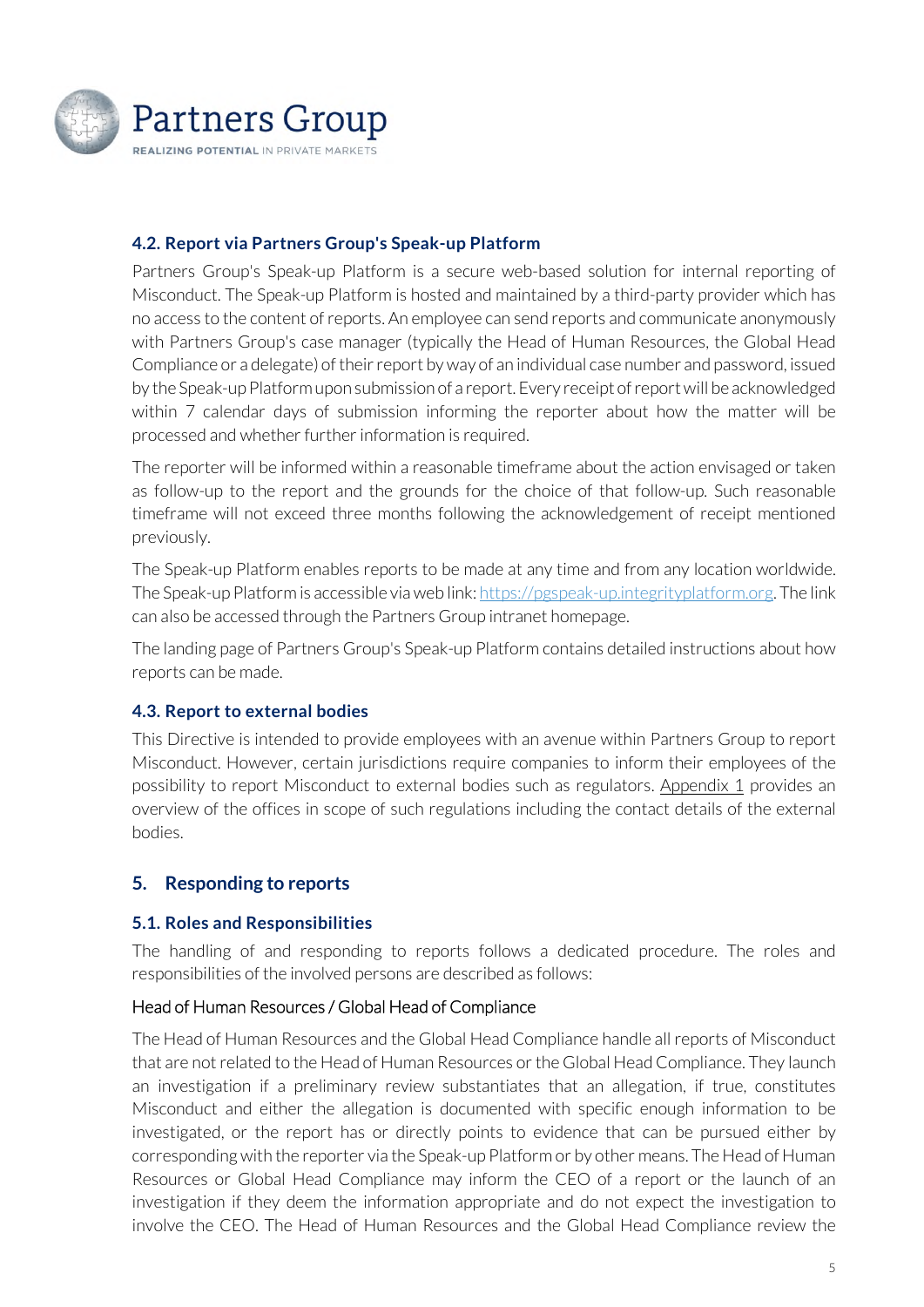

investigation reports provided by the Head of Investigation and submit final investigation reports to the Chairman of the Risk and Audit Committee (**RAC**). The Head of Human Resources and the Global Head Compliance may call in additional staff to support the handling of reports.

## Head Group Internal Audit

The Head Group Internal Audit handles reports of Misconduct that are related to the Head of Human Resources or the Global Head Compliance. In any case, he liaises with the Chairman of the RAC to determine the appropriate course of action, including whether an investigation is launched, the potential information of the CEO and by whom and how the investigation will be run.

The Head Group Internal Audit has access to all reports of Misconduct submitted via Partners Group's Speak-up Platform and investigation reports, with the exception of matters pertaining to the Head Group Internal Audit.

## Head of Investigation

The Head of Investigation is typically appointed as needed by the Head of Human Resources or Global Head Compliance (or the Head Group Internal Audit, respectively, in case the Head of Human Resources or Global Head Compliance are affected by a report) and must be a Partner or Managing Director of Partners Group. The Head of Human Resources or the Global Head Compliance may also act as Head of Investigation. The CEO cannot be appointed as a Head of Investigation. The Head of Investigation selects the investigation team (Investigation Team). The Investigation Team typically consists of internal or external subject matter experts that are able to analyse and assess a case. The Head of Investigation coordinates the Investigation Team and reports status and results of investigations including corrective measures to the Head of Human Resources and the Head Compliance (or the Head Group Internal Audit, respectively, in case the Head of Human Resources or Global Head Compliance are affected by a report).

## Chairman of the RAC

The Chairman of the RAC receives all reports related to the Head of Human Resources, the Global Head Compliance or the Head Group Internal Audit for information. The Chairman of the RAC handles reports of Misconduct (including investigations) in case both, the Head of Human Resources and/or the Global Head Compliance and the Head Group Internal Audit are involved in Misconduct. In such instances, the Chairman of the RAC reports to the Chairman of the Board of Directors.

The Chairman of the RAC approves all final investigation reports. He informs the RAC typically on a quarterly basis on material investigation reports received. The Chairman may delegate this task to the Head of Human Resources, the Global Head Compliance or the Head Group Internal Audit.

## CEO

The CEO receives the final investigation reports and is responsible for informing the ExTeam and mandating the responsible ExTeam member to implement corrective measures approved by the Chairman of the RAC.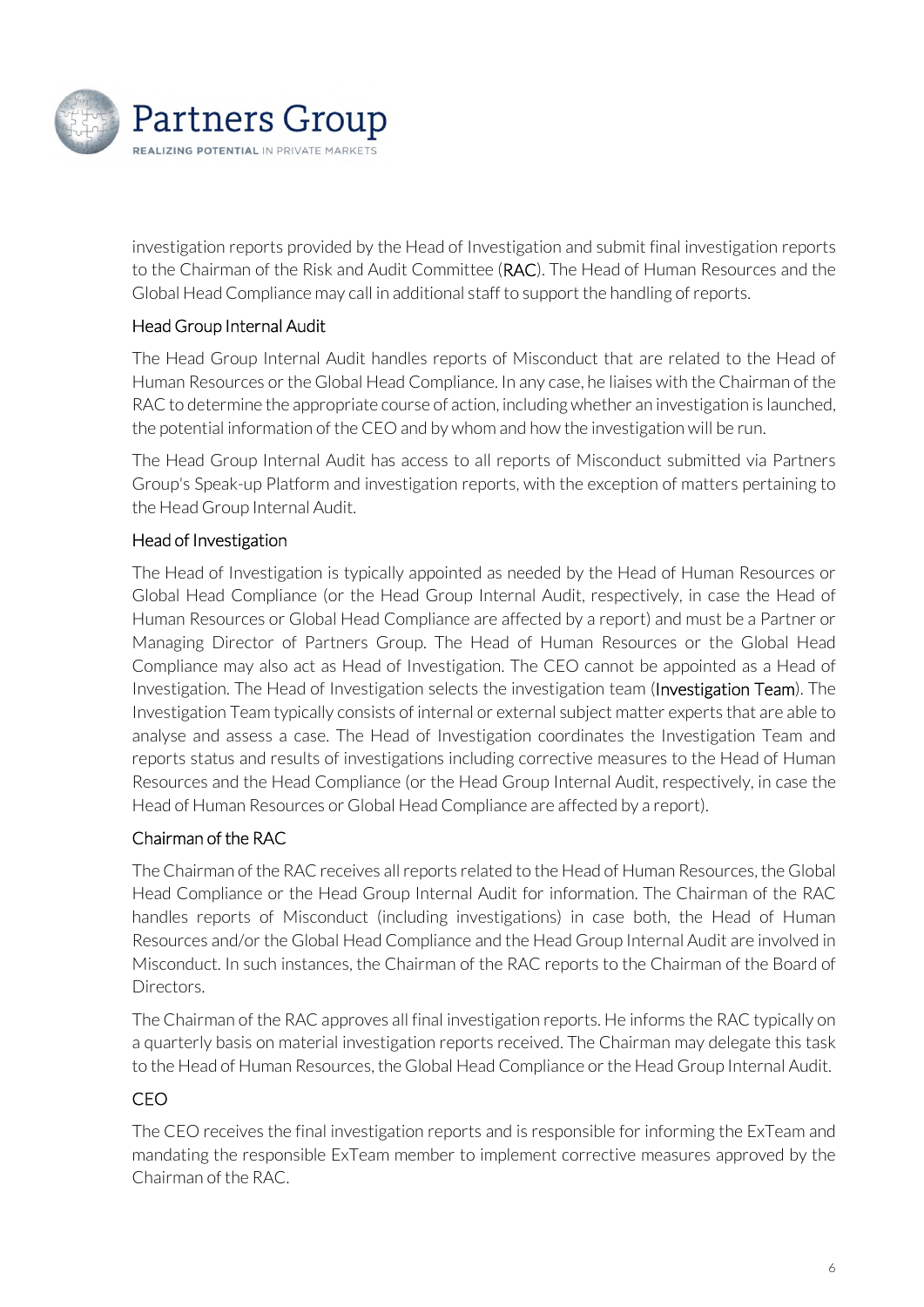

## **5.2. Conflicts of Interest**

The persons responsible for handling reports shall be independent and unbiased when handling reports. If an employee wants to report Misconduct that is related to or involves one of the responsible persons according to section 5.1, the employee can indicate this in the Partners Group's Speak-up Platform. In such instances, the affected person will neither receive a report nor be informed of such report.

## **5.3. Investigations**

The purpose of an investigation is to establish if Misconduct has occurred, and if so, to what extent and to minimize the risk of further Misconduct, to prevent any further loss of assets or breaches of law, regulation or instructions, damage to reputation and to protect all sources of evidence.

The Investigation Team has a duty of objectivity, fairness, thoroughness and observance of legal and professional standards and shall treat investigations confidential to the extent legally permissible.

As part of the investigation the Head of Investigation may recommend to the Chairman of the RAC corrective actions or measures to minimize the risk of reoccurrence of any malpractice or impropriety which has been uncovered. Upon approval of such corrective action or measures, the CEO will be responsible for reviewing and implementing these recommendations.

## **6. Training**

Compliance is responsible for educating new joiners and employees on a regular basis (typically annually) on the Speak-up Directive and the Speak-up Platform.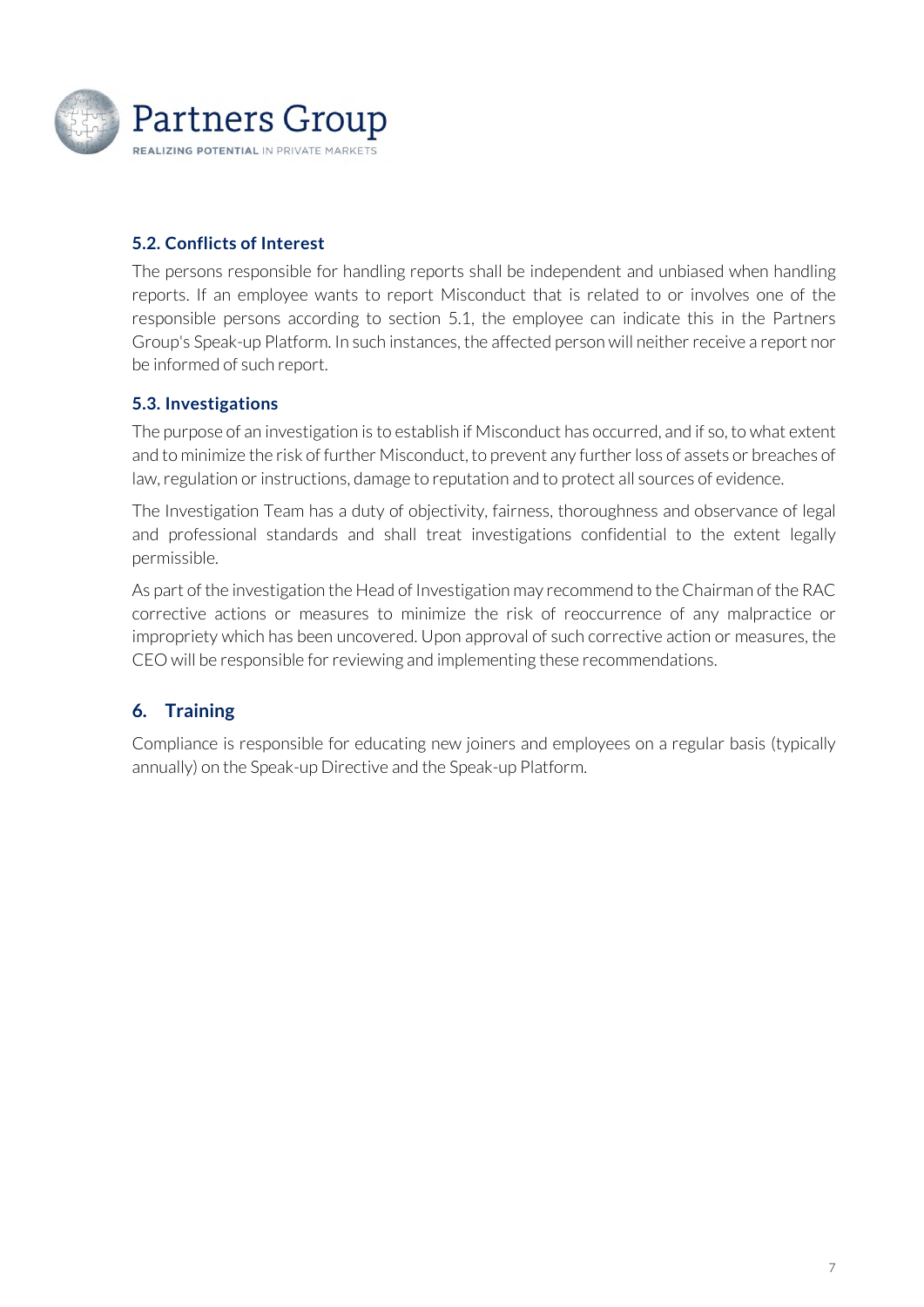

## **Appendix I: External bodies**

| Partners<br>Group<br>entity                                         | Name and address of external body                                                                                                                                                                                                                                                                                                                                                                                                                                                                                                              |
|---------------------------------------------------------------------|------------------------------------------------------------------------------------------------------------------------------------------------------------------------------------------------------------------------------------------------------------------------------------------------------------------------------------------------------------------------------------------------------------------------------------------------------------------------------------------------------------------------------------------------|
| Partners<br>Group                                                   | U.S. Securities and Exchange Commission (SEC)                                                                                                                                                                                                                                                                                                                                                                                                                                                                                                  |
| (USA) Inc.                                                          | http://www.sec.gov/complaint/info_tipscomplaint.shtml                                                                                                                                                                                                                                                                                                                                                                                                                                                                                          |
| Partners<br>Group<br>AG                                             | Swiss Financial Market Supervisory Authority<br>https://www.finma.ch/en/finma-public/reporting-information/                                                                                                                                                                                                                                                                                                                                                                                                                                    |
| Partners<br>Group<br>(UK) Ltd.                                      | <b>Financial Conduct Authority</b><br>Call:<br>+44 (0) 20 7066 9200 during office hours or leave a message<br>whistle@fca.org.uk<br>E-mail:<br>Write to: Intelligence Department (Ref PIDA), Financial Conduct Authority,<br>12 Endeavour Square, London E20 1JN                                                                                                                                                                                                                                                                               |
| Partners<br>Group<br>(Luxembourg)<br>S.A.                           | Commission de Surveillance du Secteur Financier (CSSF)<br>The CSSF will, in principle, only consider a written statement of information<br>transmitted by e-mail to the following address: whistleblowing@cssf.lulf this<br>is not possible or if you do not feel able to do so for a first contact, you may<br>call Mr Marc Limpach, head of the legal department JUR-CE during office<br>hours before transmitting a written statement. The telephone number of<br>the departmental secretariat is:<br>+352 26251 2757 (Ms Stéphanie Theis). |
| Partners<br>Group<br>(Luxembourg)<br>S.A.<br>Milan<br><b>Branch</b> | Bank of Italy (Bol)<br>https://servizionline.bancaditalia.it/home<br>by regular mail; send the 'Whistleblowing report' form to Banca<br>d'Italia, Via Nazionale 91 - 00184 Roma, for the attention of the<br>Directorate General for Financial Supervision and Regulation -<br>Supervisory Institutional Relations Directorate - External Relations<br>Support Division (the envelope must be marked 'Confidential').                                                                                                                          |
| Partners<br>Group<br>(EU) GmbH                                      | Authority<br>Federal<br>Financial<br>Supervisory<br>(BaFin)https://www.bkms-<br>system.net/bkwebanon/report/clientInfo?cin=2BaF6&language=eng<br>https://www.bkms-<br>system.net/bkwebanon/report/clientInfo?cin=2BaF6&language=eng<br>Bundesanstalt für Finanzdienstleistungsaufsicht<br>٠<br>Hinweisgeberstelle<br>Graurheindorfer Straße 108<br>53117 Bonn<br>hinweisgeberstelle@bafin.de<br>+49 (0) 22841082355 - From 9.00 a.m. to 3.00 p.m. Monday to<br>Thursday and 9.00 a.m. to 1.00 p.m. on Fridays.                                 |